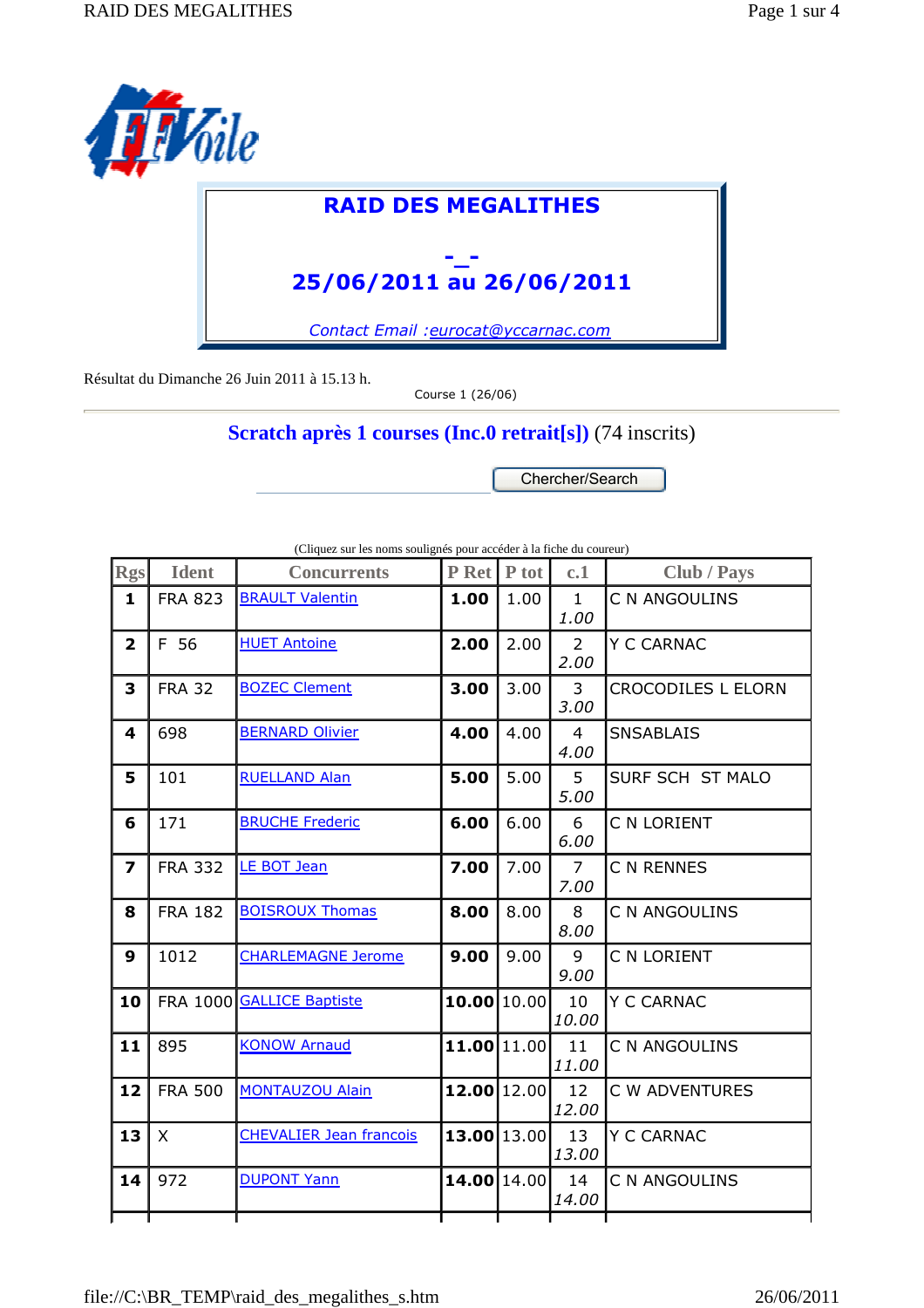| 15 <sub>1</sub> | 1777           | <b>QUERE Olivier</b>        |                |                | 15.00               | <b>15.00</b> 15.00 15 C N LORIENT |
|-----------------|----------------|-----------------------------|----------------|----------------|---------------------|-----------------------------------|
| 16              | 10             | <b>ORJUBIN Arthur</b>       |                | 16.00 16.00    | 16<br>16.00         | Y C CARNAC                        |
| 17              | 2422           | <b>CHAVANTON Franck</b>     | $17.00$ 17.00  |                | 17<br>17.00         | W C DINARD                        |
| 18              | 2233           | <b>SOUFFLET Olivier</b>     |                | 18.00 18.00    | 18<br>18.00         | E V TREBEURDEN                    |
| 19              | 745            | <b>GOURTAY Vincent</b>      | 19.00 19.00    |                | 19<br>19.00         | <b>CROCODILES L ELORN</b>         |
| 20              | 1111           | <b>RIALAN Aurelien</b>      | $20.00$  20.00 |                | 20<br>20.00         | SURF SCH ST MALO                  |
| 21              | F 44           | <b>ESNAULT David</b>        |                | $21.00$  21.00 | 21<br>21.00         | <b>FRANCE</b>                     |
| 22              | 549            | <b>DUPRE Hugo</b>           |                | $22.00$  22.00 | 22<br>22.00         | E V CATASCHOOL                    |
| 23              | 463            | <b>LE MOINE Etienne</b>     | 23.00 23.00    |                | 23<br>23.00         | E V LOCQUIREC                     |
| 24              | 2480           | DE SAINT VICTOR Paul        | $24.00$ 24.00  |                | 24<br>24.00         | C N LORIENT                       |
| 25              | $L_1$          | <b>LOUVEAU Katy</b>         |                | $25.00$  25.00 | 25<br>25.00         | <b>SWICA ANGERS</b>               |
| 26              | 1667           | <b>GIROUX Jean louis</b>    |                | $26.00$ 26.00  | 26<br>26.00         | PAV (OT)                          |
| 27              | F 191          | <b>SIMON Yves</b>           |                | $27.00$ 27.00  | 27<br>27.00         | QUIBERVILLE YC                    |
| 28              | 387            | <b>NICOLAS Yannick</b>      |                | 29.00 29.00    | 29<br>29.00         | CNPA ILE DE RE                    |
| 29              | B 62           | <b>DEDEURWAERDER Gilles</b> | 30.00 30.00    |                | 30<br>30.00         | <b>LES GLENANS</b>                |
| 30              | 909            | <b>LE VIAVANT Thibault</b>  | 31.00 31.00    |                | 31<br>31.00         | E V CATASCHOOL                    |
| 31              | <b>FRA 477</b> | <b>CONIN Pol</b>            | 32.00 32.00    |                | 32<br>32.00         | <b>Y C CARNAC</b>                 |
| 32              | 22             | <b>YVER Florian</b>         |                | 33.00 33.00    | 33<br>33.00         | W C DINARD                        |
| 33              | F 934          | <b>GIVERNAUD Frederic</b>   | 34.00 34.00    |                | 34<br>34.00         | C N ANGOULINS                     |
| 34              | 448            | <b>LE MOINE Patrick</b>     |                | $35.00$ 35.00  | 35<br>35.00         | E V LOCQUIREC                     |
| 35              | 007            | <b>PRADO Adrien</b>         | 43.00 43.00    |                | <b>DPI</b><br>43.00 | SURF SCH ST MALO                  |
| 36              | F <sub>1</sub> | <b>MORNAT Christophe</b>    |                | 51.00 51.00    | <b>DPI</b><br>51.00 | C N SEVRE ET LOIRE                |
| ---             | V              | <b>VERRIMST Fabrice</b>     | $75.00$ 75.00  |                | l DNF<br>75.00      | W C DINARD                        |
| ---             | 299            | <b>DELARBRE Eric</b>        | 75.00 75.00    |                | <b>DNF</b><br>75.00 | CN FOUESNANT CORNOU               |
| ---             | 98             | <b>DUFOUR Florence</b>      | 75.00 75.00    |                | <b>DNF</b><br>75.00 | C N LORIENT                       |
|                 |                |                             |                |                |                     |                                   |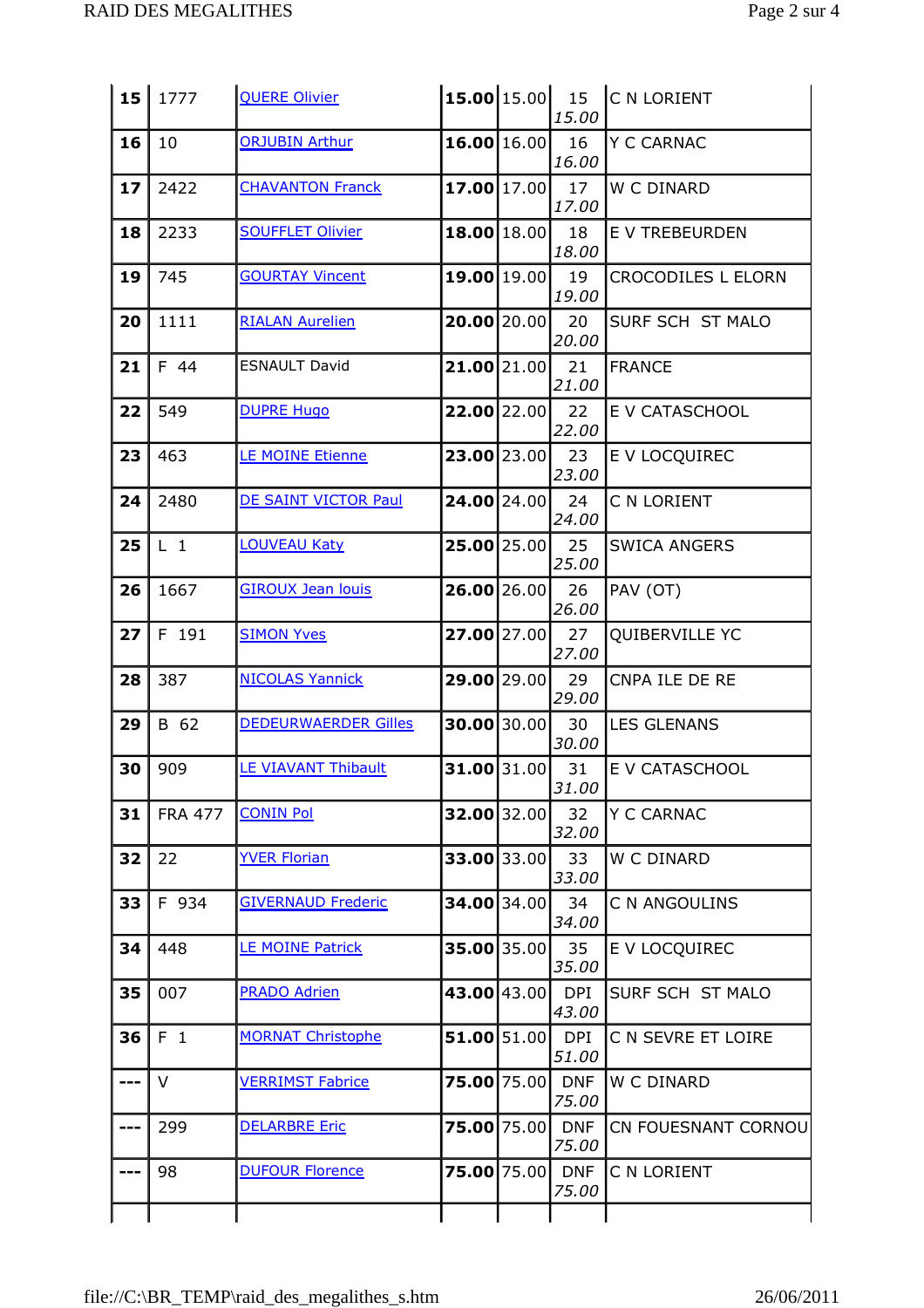|     | 156            | <b>ESCOUFLAIRE Yves</b>              |                    | 75.00                    | 75.00 75.00 DNF E V CATASCHOOL |
|-----|----------------|--------------------------------------|--------------------|--------------------------|--------------------------------|
| --- | 840            | QUENAULT Jean fran€ois               | 75.00 75.00 DNF    | 75.00                    | ST GEORGES VOILES              |
| --- | 481            | <b>TRAQUET Nicolas</b>               | <b>75.00</b> 75.00 | <b>DNF</b><br>75.00      | C N ANGOULINS                  |
| --- | 13             | <b>LE PEUTREC Gildas</b>             | $75.00$ 75.00      | <b>DNF</b><br>75.00      | E V CATASCHOOL                 |
| --- | F 210          | <b>THOMAS Mickael</b>                | $75.00$ 75.00      | <b>DNF</b><br>75.00      | C N LANCIEUX                   |
| --- | F 8            | <b>DUCHATEAU Marc</b>                | 75.00 75.00        | <b>DNF</b><br>75.00      | Y C CARNAC                     |
| --- | <b>FRA 956</b> | <b>BERTHO Gautier</b>                | 75.00 75.00 DNF    | 75.00                    | E V CATASCHOOL                 |
| --- | J <sub>1</sub> | <b>BUCHER Jean-philippe</b>          | 75.00 75.00 DNF    | 75.00                    | Y C CARNAC                     |
| --- | 111            | <b>CABON Jean francois</b>           | $75.00$ 75.00      | <b>DNF</b><br>75.00      | PAV (OT)                       |
| --- | 429            | <b>CABON Dominique</b>               | <b>75.00</b> 75.00 | <b>DNF</b><br>75.00      | PAV (OT)                       |
| --- |                | FRA 1679 MOURET Philippe             | 75.00 75.00        | <b>DNF</b><br>75.00      | Y C CROUESTY ARZON             |
| --- | <b>FRA 679</b> | <b>MOURET Emeric</b>                 | $75.00$ 75.00      | <b>DNF</b><br>75.00      | E V CATASCHOOL                 |
| --- | $L$ 11         | <b>THOMAS Erick</b>                  | $75.00$ 75.00      | <b>DNF</b><br>75.00      | Y C CARNAC                     |
| --- | $X_1$          | <b>LEMESLE Philippe</b>              | $75.00$ 75.00      | <b>DNF</b><br>75.00      | <b>SWICA ANGERS</b>            |
| --- | 33             | <b>HAULBERT Yoann</b>                | <b>75.00</b> 75.00 | <b>DNF</b><br>75.00      | <b>BN DE L'ETANG AUMEE</b>     |
|     | 11             | <b>QUENTEL Thomas</b>                |                    | 75.00 75.00 DNF<br>75.00 | C N LORIENT                    |
| --- | 14             | <b>POST Pierre</b>                   | 75.00 75.00        | <b>DNF</b><br>75.00      | W C DINARD                     |
| --- | 77             | <b>LE TONQUEZE Romain</b>            | <b>75.00</b> 75.00 | <b>DNF</b><br>75.00      | E V CATASCHOOL                 |
| --- | 99             | <b>RIFFLET François</b>              | 75.00 75.00        | <b>DNF</b><br>75.00      | Y C CARNAC                     |
| --- | F 57           | <b>ARCELIN Jean-bernard</b>          | 75.00 75.00        | <b>DNF</b><br>75.00      | Y C CARNAC                     |
| --- | 415            | <b>ASSORIN Stephan</b>               | 75.00 75.00        | <b>DNF</b><br>75.00      | Y C CARNAC                     |
| --- | 787            | <b>SELLIER Jean marie</b>            | 75.00 75.00        | <b>DNF</b><br>75.00      | C N PLENEUF                    |
| --- | 24             | BIHET-LEROUZIC Guillaume 75.00 75.00 |                    | <b>DNF</b><br>75.00      | C N LORIENT                    |
| --- | F 17           | <b>PELLEAU Gerald</b>                | 75.00 75.00        | <b>DNF</b><br>75.00      | <b>USAM VOILE</b>              |
|     | 330            | <b>HUPPERT William</b>               | 75.00 75.00        | <b>DNF</b><br>75.00      | SURF SCH ST MALO               |
|     |                |                                      |                    |                          |                                |